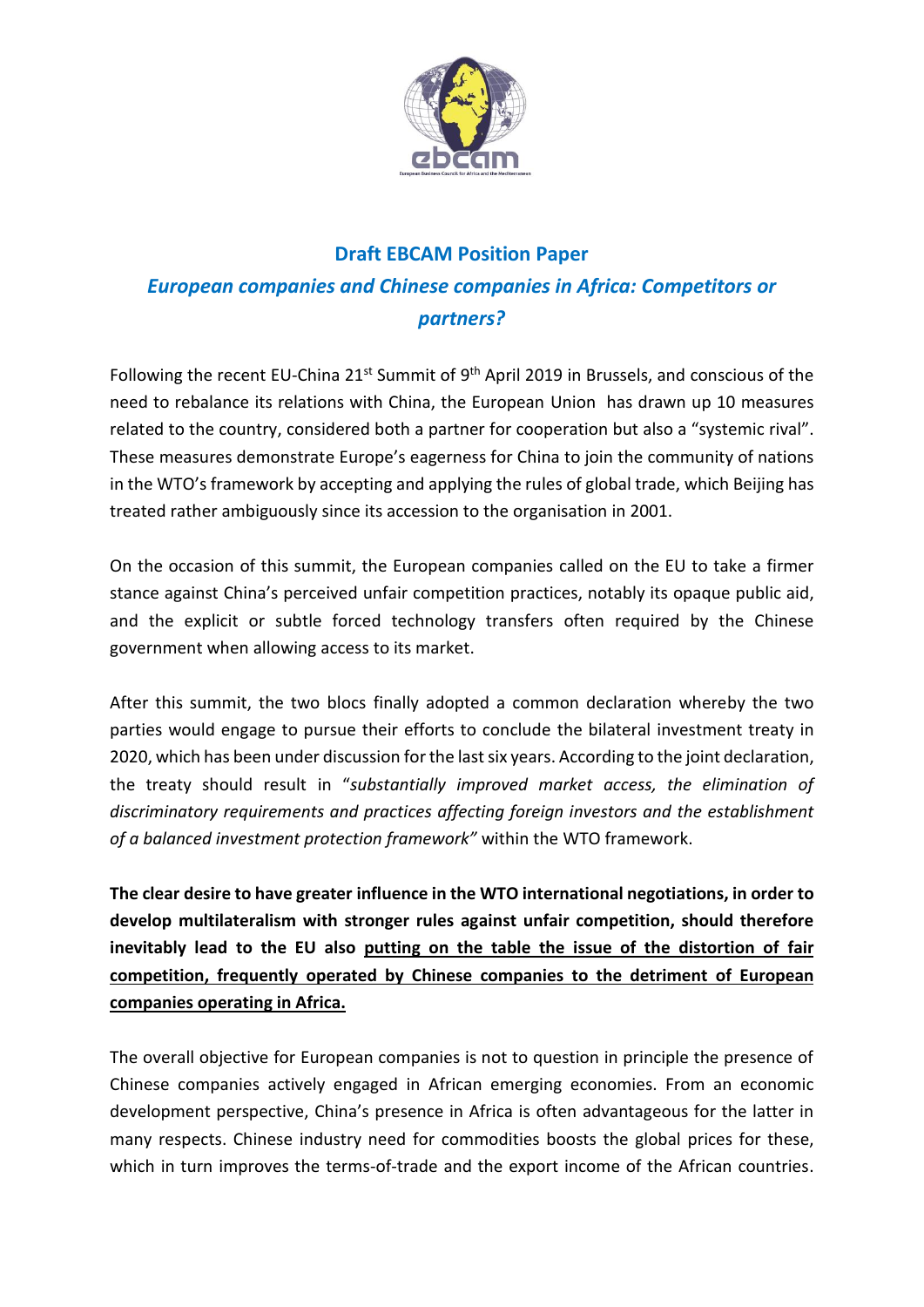

Furthermore, enhanced Sino-African relations are contributing to the integration of Africa into the international formal multilateral trading system, which is long overdue.

There is clearly a need to look beyond the general preconceptions and biases. There should also be recognition that behind the often apparently opposing views, the interests of Chinese actors and those of their European counterparts are motivated by similar perceived economic benefits (notably access to Africa's natural resources and to the continent's increasingly affluent markets).

## **However, it is equally clear that there are differences in economic policy cooperation which do not allow a level playing field for European companies. For example:**

**E** Tied aid. Western donors have generally agreed to untie their financial aid (OECD Consensus). This has yet to be followed with regard to economic relations between China and Africa. Projects financed by the Chinese government primarily rely on Chinese companies and their workforce for implementation, often to the detriment of the local African workforce (who are starting to express their dissatisfaction increasingly strongly). Moreover, the financing of infrastructural projects (roads, bridges, dams, hospitals, etc) or for prestige projects (stadiums, presidential palaces) is often "tied" to the granting of oil or mining concession (see recent example of DRC) or even the assets themselves being used as collateral (ports, railways). Furthermore, Chinese operators tend to operate more easily in the most difficult, less well-structured regulatory and administrative environments, where informal arrangements often prevail (in terms of procedures, standards, etc.) and where western foreign investors are generally less present.

The OECD Arrangement on Officially Supported Export Credit (in Chapter III. Provision for Tied Aid) acknowledges the role of strictly-regulated tied aid for the development of eligible projects which are financially non-viable in certain countries and this is not opposed in principle by OECD member-states.

China is not a member of OECD and has therefore not committed to follow the rules of the Arrangement. The EU should be more critical of the Chinese practices and should urge China to apply the OECD rules as much as possible in its tied aid policy.

**EXTED The debt-trap diplomacy used by China.** According to OECD parameters, only 43% of the Chinese financing can be defined as "development aid". The rest is considered to be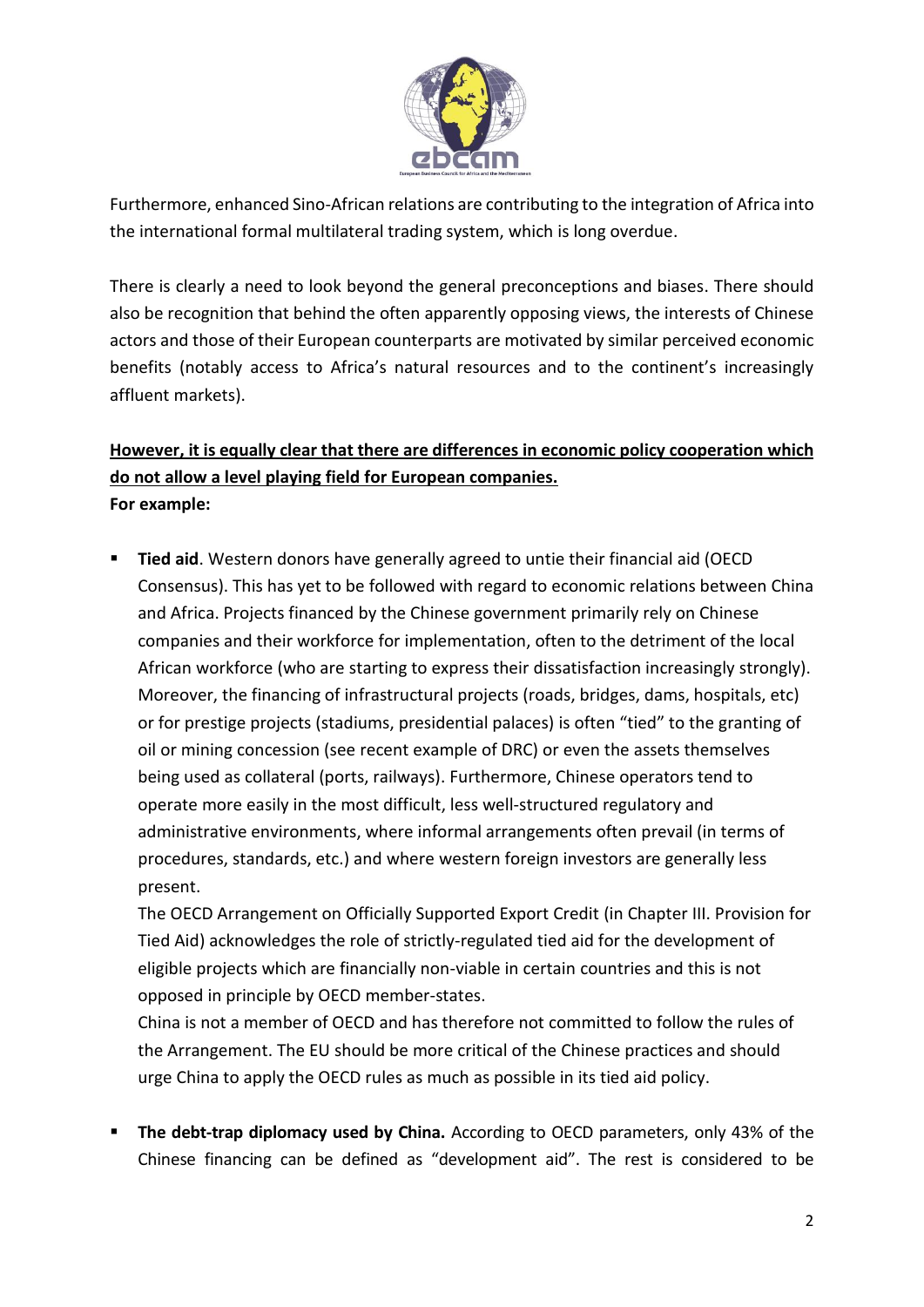

commercial loans, which has little to do with any kind of development. It is often claimed that China establishes itself strategically in Africa by encouraging its partners to borrow money with loans that they will never be able to repay, thus allowing Beijing to claim ownership of the infrastructures of the countries in question at a later date.

- **E** The lack of conditionality of Chinese aid. Contrary to Europe, China does not impose any conditions for its aid in political terms nor in terms of economic policy. Nor does it have any requirements from its partners in terms of democracy, transparency in the use of the funds, or the fight against corruption. The aid provided often comes via package deals, barter contracts negotiated between States, combining public, semi-public and private investments, direct aid and donations, concessional or non-concessional loans, technical or financial assistance or Chinese and African enterprise support. The negotiation process for the financial assistance being given is often pretty opaque and non-transparent.
- A strategy of exporting Chinese low-cost overcapacities, undermining industrialisation **efforts in African countries.** The massive import of cheap Chinese products is causing failures in the industrial sectors of certain African countries where they could develop (for example, bankruptcies in Zambia, South Africa, Cameroon, Gabon and Nigeria). In just a few years, Chinese exporters have dealt a death blow to the African textile industry. 80% of the companies in Nigeria and 50% of those in South Africa have closed, because the Chinese sell their products at a lower price than the ones made in Africa and sometimes even at raw material costs.

▪ **The lack of respect by certain Chinese companies operating in Africa with regard to international standards on social and environmental issues. There have been numerous instances of violations which have not been conducive to the creation of a healthy, sustainable private sector business environment in many African countries.** The social rights of African workers employed by Chinese companies are regularly violated (underpayment, non-recognition of trade unions, etc.) and they often tend to operate with very limited corporate and social responsibility.

China is not particularly bothered by social standards and even less by environmental ones, both of which are systematically neglected in the search for natural resources and the building of infrastructure projects (roads, bridges, railways, dams). Often investing in polluting fossil solutions in the energy sector, these serve the Chinese economic interest, allowing the export of Chinese coal and associated technologies.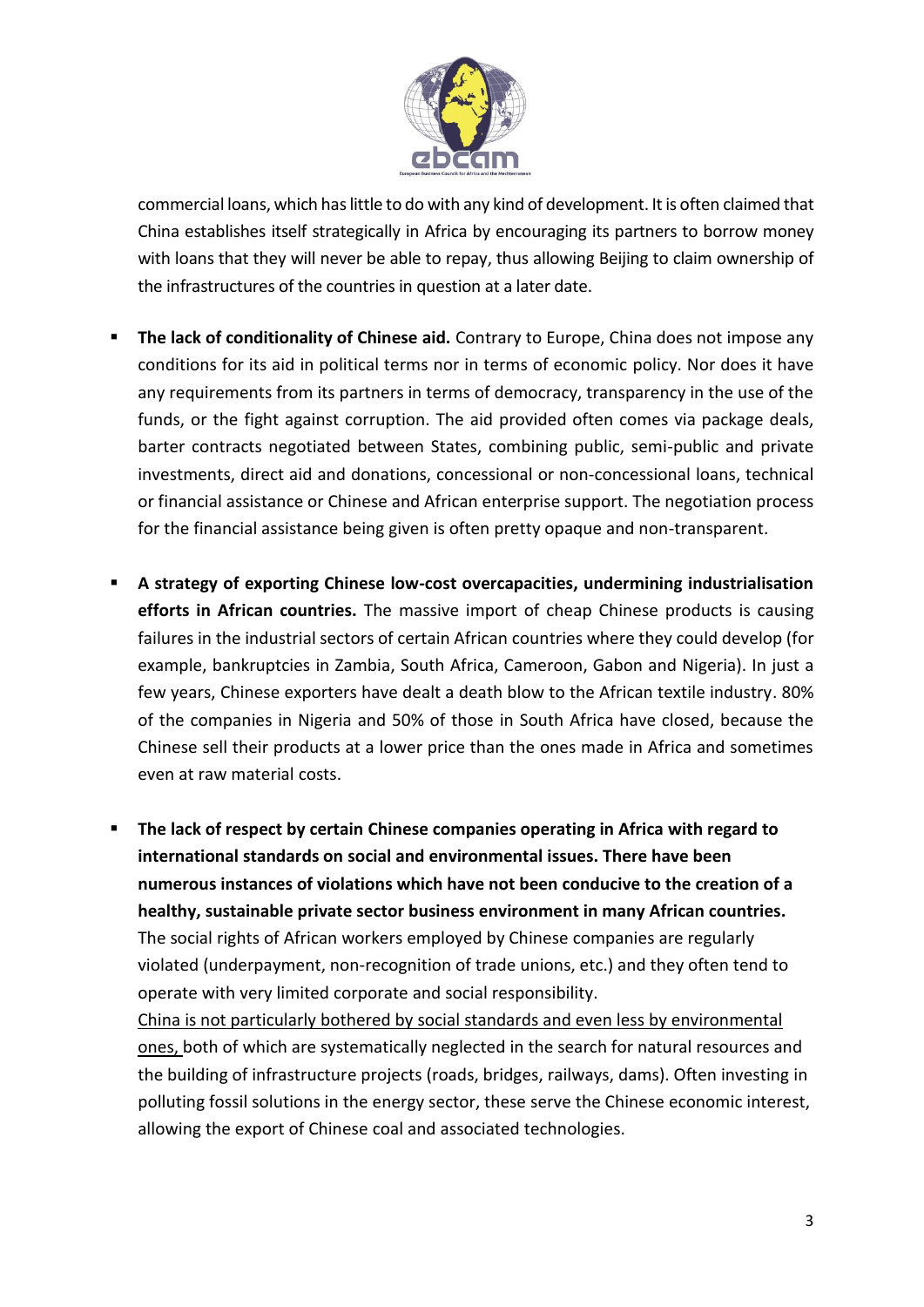

▪ **The large-scale use of natural resources, which raises the issue of longer-term "sustainability"**. This is particularly true in the forestry sector, in which 60% of African wood exports are already exported to China. Often accused of practicing illegal cuts, Chinese companies operating in Cameroon, Gabon, Equatorial Guinea and Congo are already responsible for much of the rampant deforestation that is occurring in these countries. The responsible good practices developed and practised by the European organisations in this sector are disappearing with the arrival of the new Chinese and Indian operators, who tend not to follow the numerous rules and regulations (fiscal, customs, social and environment). Given the resources depletion, the European operators are unable to counter the ongoing deregulation or operate competitively within this low-cost social, environmental and economic model for the new African forest-wood sector.

China's policy in Africa does not have to be demonised nor idealised. Nevertheless, it is difficult to envisage current Sino-African relations as being equitable or mutually beneficial cooperation. The unbalanced economic flows between the two continents and the often structurally flawed nature of Chinese investments could both have potentially severe adverse consequences for Africa.

---------

However, from a purely pragmatic perspective, Europe is still Africa's largest trading partner, with 36% of the exchanges, far higher than China (16%) and the USA (6%). The European private sector represents more than 40% of the FDI in Africa (291 billion Euros), against 7% for the USA and 5% for China. **Therefore, EBCAM calls on the EU to pursue its dialogue with China, to add the concerns of the European Industry in the agenda of future dialogues, and to exert pressure for fairer competition in African markets that will truly benefit the continent's development and foster the continent's integration into the global trading system.**

**In the framework of a possible rebalanced relationship, Euro-Chinese competition must not hinder the reconciliation of interests, whenever possible, and these should be mutually beneficial.** Triangular cooperation projects amongst African, European and Chinese partners are certainly being developed. This is an efficient means to improve alliances, to share knowledge and potentially profit from the investment capacities of the Chinese public banks.